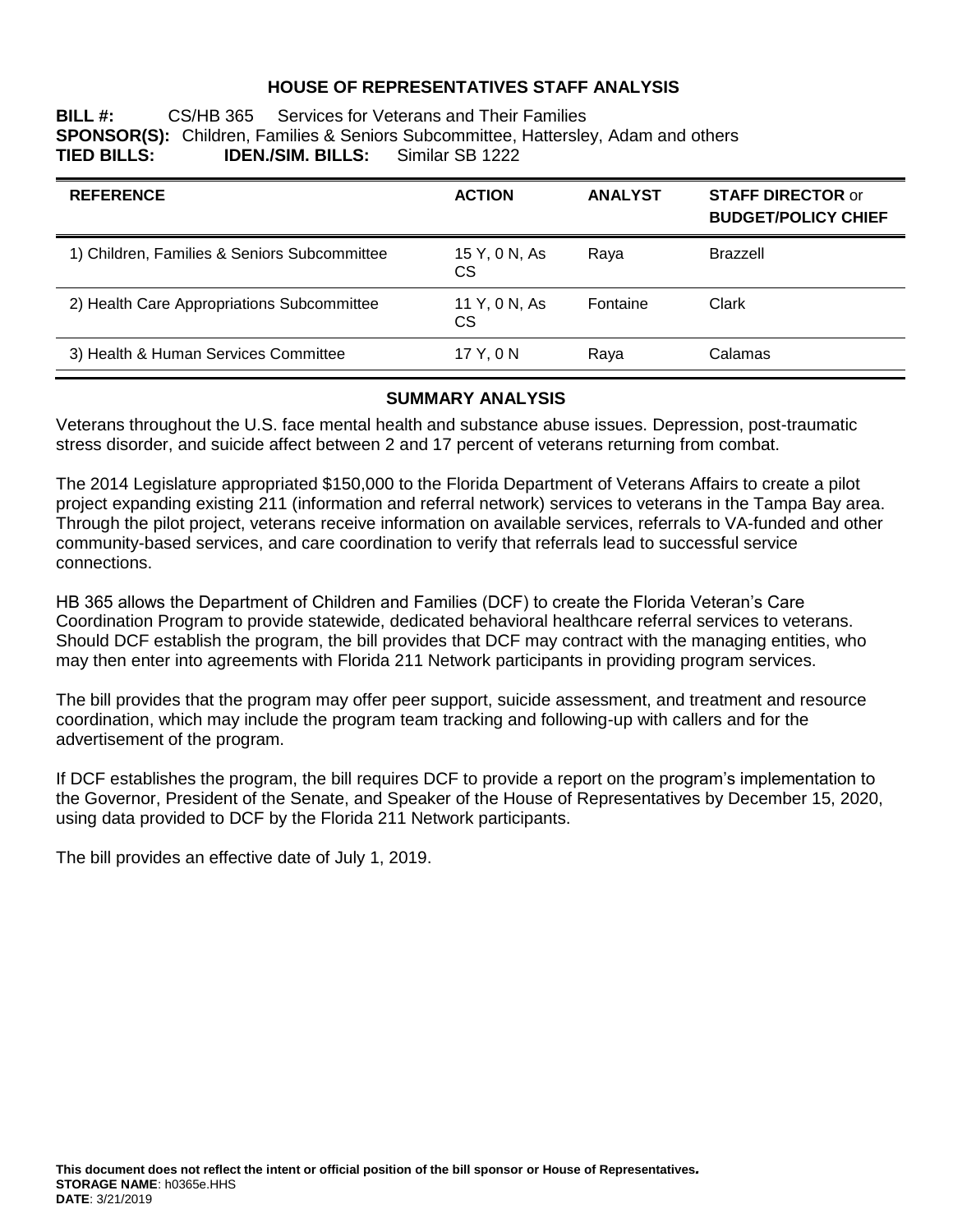# **FULL ANALYSIS**

# **I. SUBSTANTIVE ANALYSIS**

# A. EFFECT OF PROPOSED CHANGES:

#### Depression and Suicide Among Veterans

Veterans throughout the U.S. face mental health and substance abuse issues. According to a 2008 study, between 5 and 15 percent of veterans who served in Iraq and Afghanistan returned with posttraumatic stress disorder (PTSD), and an additional 2 to 14 percent returned with major depression.<sup>1</sup> PTSD attributed to combat has affected between 2 and 17 percent of all U.S. military veterans since the Vietnam War.<sup>2</sup> In 2018, the U.S. Department of Veterans Affairs (VA) released a report detailing veteran deaths from suicide from 2005 to 2016.<sup>3</sup> Each year from 2008 to 2016, there were more than 6,000 veteran suicides. $4$  In the year 2016, the suicide rate was 1.5 times greater for veteran adults compared to non-veteran adults.<sup>5</sup>

Florida has the nation's third largest veteran population with more than 1.5 million veterans, 789,717 of which are 65 years of age and over.<sup>6</sup> After accounting for age differences, the veteran suicide rate in Florida is not significantly different from the national veteran suicide rate.<sup>7</sup> However, the veteran suicide rate in Florida is significantly higher than the national suicide rate.<sup>8</sup>



<span id="page-1-0"></span>Percent of Suicides that Involve Veterans by State (2012)<sup>9</sup>

<sup>1</sup> INVISIBLE WOUNDS OF WAR: PSYCHOLOGICAL AND COGNITIVE INJURIES, THEIR CONSEQUENCES, AND SERVICES TO ASSIST RECOVERY, at 433 (Terri Tanielian and Lisa H. Jaycox, Eds,) (2008), *available at* 

<sup>&</sup>lt;u>https://www.rand.org/content/dam/rand/pubs/monographs/2008/RAND\_MG720.pdf</u>, (last visited Feb. 13, 2019).<br><sup>2</sup> Lisa K. Richardson, B. Christopher Frueh, and Ronald Acierno, *Prevalence Estimate of Combat-Related PTSD: A Cr* AUSTRALIAN AND NEW ZEALAND JOURNAL OF PSYCHIATRY, at 4-19 (January 2010), *available at* <http://www.ncbi.nlm.nih.gov/pmc/articles/PMC2891773/> (last visited Feb. 13, 2019).

<sup>3</sup> *VA National Suicide Data Report 2005-2016*, 2018, DEPARTMENT OF VETERANS AFFAIRS, *available at*

[https://www.mentalhealth.va.gov/docs/data-sheets/OMHSP\\_National\\_Suicide\\_Data\\_Report\\_2005-2016\\_508.pdf](https://www.mentalhealth.va.gov/docs/data-sheets/OMHSP_National_Suicide_Data_Report_2005-2016_508.pdf) (last visited Feb. 13, 2019).  $\overline{A}$ Id.

 $^5$  Id.

<sup>6</sup> FLORIDA DEPARTMENT OF VETERANS' AFFAIRS, *Our Veterans: Fast Facts*,<http://floridavets.org/our-veterans/profilefast-facts/> (last visited Feb. 13, 2019).

<sup>7</sup> U.S. DEPARTMENT OF VETERANS AFFAIRS, *Florida Veteran Suicide Data Sheet 2016*, *available at* [https://www.mentalhealth.va.gov/docs/data](https://www.mentalhealth.va.gov/docs/data-sheets/2016/Florida_2016.pdf)[sheets/2016/Florida\\_2016.pdf](https://www.mentalhealth.va.gov/docs/data-sheets/2016/Florida_2016.pdf) (last visited Feb. 13, 2019).  $^8$  Id.

**STORAGE NAME**: h0365e.HHS **PAGE: 2 DATE**: 3/21/2019 <sup>9</sup> Janet Kemp and Robert Bossarte, *Suicide Data Report, 2012*, DEPARTMENT OF VETERANS AFFAIRS MENTAL HEALTH SERVICES SUICIDE PREVENTION PROGRAM, at 15, *available at* <http://www.va.gov/opa/docs/Suicide-Data-Report-2012-final.pdf> (last visited Feb. 13, 2019).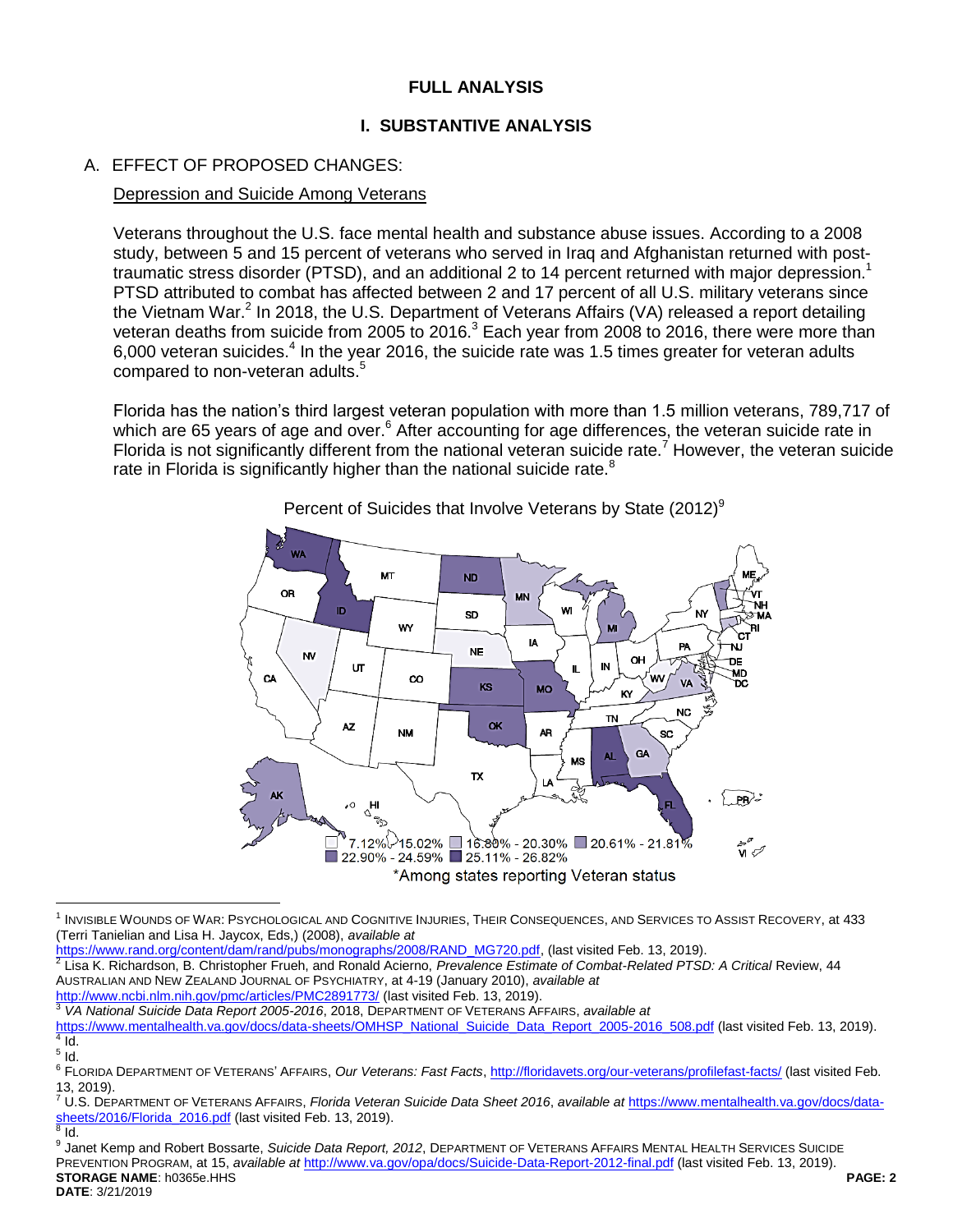In response to these trends, the federal government, through the VA, has established programs to connect veterans to mental health services.

#### Federal Mental Health Care Services for Veterans

<span id="page-2-0"></span>An individual who served in the active military, naval, or air service, and who was not dishonorably discharged, may qualify for VA health care benefits.<sup>10</sup> VA health benefits include necessary inpatient hospital care and outpatient services to promote, preserve, or restore a veteran's health. VA medical facilities provide a wide range of services, including mental health services. <sup>11</sup> The VA provides specialty inpatient and outpatient mental health services at its medical centers and community-based outpatient clinics; additionally, readjustment counseling services may be available at veteran centers across the nation.<sup>12</sup> For veterans with serious mental illness, VA offers care tailored to help with their specific diagnosis and to promote recovery. Serious mental illnesses include a variety of diagnoses (for example, schizophrenia, depression or bipolar disorder, PTSD, and substance use disorders) that result in significant problems functioning in the community.<sup>13</sup>

There is a presumptive eligibility for VA health care services for psychosis and other mental illnesses to be covered as service-connected illness when a veteran experiences them within a specified period.<sup>14</sup> This allows certain veterans who are not otherwise eligible for VA health care to receive treatment for mental illness and other directly related conditions at no cost.<sup>15</sup> The goal is to support recovery and enable veterans who experience mental health problems to live meaningful lives in their communities and to achieve their full potential.<sup>16</sup>

The VA operates seven medical centers in Florida located at Bay Pines, Miami, Tampa, West Palm Beach, Gainesville, Orlando, and Lake City.<sup>17</sup> The VA also operates outpatient clinics for health care and Vet Centers for counseling throughout Florida.

#### Federal Veterans Crisis Line

The Veterans Crisis Line is a resource for veterans across the county developed by the VA to connect veterans and current service members in crisis and their families and friends with information from qualified responders through a confidential toll-free hotline, online chat, and text messaging service.<sup>18</sup>

<span id="page-2-1"></span>The Veterans Crisis Line launched in 2007 as the National Veterans Suicide Prevention Hotline; over the course of the program, it has answered more than 3.5 million calls and initiated the dispatch of emergency services for callers in crisis situations about 100,000 times.<sup>19</sup> In 2009, the National Veterans Suicide Prevention Hotline added an anonymous online chat service and has engaged in more than  $413,000$  chats.<sup>20</sup>

In 2011, the "National Veterans Suicide Prevention Hotline" was re-branded as the "Veterans Crisis Line" and launched the "It's Your Call" media campaign promoting the newly-named crisis line and

[http://www.va.gov/HEALTHBENEFITS/access/medical\\_benefits\\_package.asp](http://www.va.gov/HEALTHBENEFITS/access/medical_benefits_package.asp) (last Feb. 13, 2019).

<sup>10</sup> U.S. DEPARTMENT OF VETERANS AFFAIRS, *Federal Benefits for Veterans, Dependents and Survivors*,

[http://www.va.gov/opa/publications/benefits\\_book/benefits\\_chap01.asp](http://www.va.gov/opa/publications/benefits_book/benefits_chap01.asp) (last visited Feb. 13, 2019). <sup>11</sup> U.S. DEPARTMENT OF VETERANS AFFAIRS, *Health Benefit, Medical Benefits Package*,

<sup>12</sup> U.S. DEPARTMENT OF VETERANS AFFAIRS, *VA Mental Health Services*[, https://www.va.gov/health-care/health-needs-conditions/mental-health/](https://www.va.gov/health-care/health-needs-conditions/mental-health/) (last visited Feb. 13, 2019).

<sup>13</sup> *Guide to VA Mental Health* Services, U.S. DEPARTMENT OF VETERANS AFFAIRS, at 10, *available at*  [http://www.mentalhealth.va.gov/docs/MHG\\_English.pdf](http://www.mentalhealth.va.gov/docs/MHG_English.pdf) (last visited Feb. 13, 2019).

<sup>14</sup> *Supra*, Note [11.](#page-2-0)

 $15$  Id.

<sup>16</sup> Id.

<sup>17</sup> FLORIDA DEPARTMENT OF VETERANS' AFFAIRS, *Benefits and Services: Health Care*[, http://floridavets.org/benefits-services/health-care-2/](http://floridavets.org/benefits-services/health-care-2/) (last visited Feb. 13, 2019).

<sup>&</sup>lt;sup>18</sup> VETERANS CRISIS LINE, What to Expect, [https://www.veteranscrisisline.net/about/what-to-expec](https://www.veteranscrisisline.net/about/what-to-expect)t (last visited Feb. 13, 2019).

<sup>&</sup>lt;sup>19</sup> VETERANS CRISIS LINE, *What It Is*,<https://www.veteranscrisisline.net/about/what-is-vcl> (last visited Feb.13, 2019).  $20$  Id.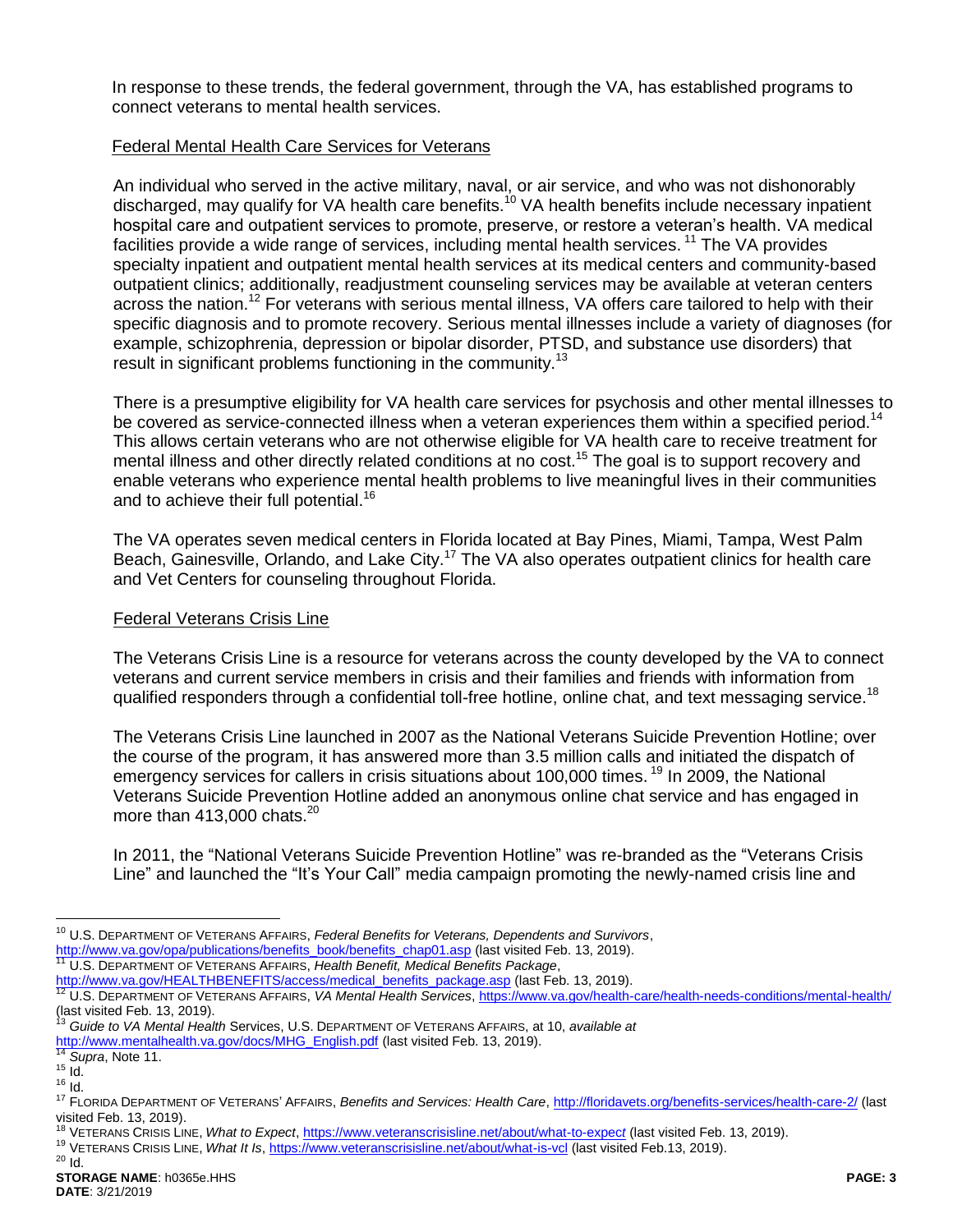marketing it to both veterans and their family and friends.<sup>21</sup> Also in 2011, the Veterans Crisis Line introduced a text-messaging service to provide another way for veterans to connect with confidential, round-the-clock support, and since then has responded to nearly 98,000 texts.<sup>22</sup>



Following the "It's Your Call" media campaign, there was a spike in calls to the Veterans Crisis Line. Over the span of the program the number of repeat callers has steadily increased, either reflecting a change in the type of help individuals are seeking or the expanding role the Veterans Crisis Line is playing in the provision of mental health care for veterans. $^{24}$ 

#### Federal Caregiver Support Line

In 2011, the VA launched the Caregiver Support Line.<sup>25</sup> This free resource allows caregivers of veterans to speak with licensed professionals about how to access services and benefits available through the VA. Caregivers can also connect to a local Caregiver Support Coordinator who provides support and information on accessing local resources.<sup>26</sup>

#### Florida Department of Veterans' Affairs

The Florida Department of Veterans' Affairs (DVA) is charged with providing advocacy and representation for Florida's veterans and interceding on their behalf with the U.S. Department of Veterans Affairs.<sup>27</sup> DVA is the state agency that has statutory authority and responsibility for the provision of assistance to all former, present, and future members of the armed forces. Section 292.05(7), F.S., gives DVA the authority and responsibility to apply for and administer any federal programs and develop and coordinate such state programs as may be beneficial to the particular interests of the veterans of this state. DVA helps veterans gain access to federal benefits, including federally funded medical care, to improve their quality of life.

 $21$ Supra, Note [9](#page-1-0) at 35.

<sup>22</sup> *Supra*, Note [19.](#page-2-1)

<sup>23</sup> *Supra*, Note [9](#page-1-0) at 35.

 $24$  Id.

<sup>25</sup> U.S. DEPARTMENT OF VETERANS AFFAIRS*, New VA Support Line Provides Important Assistance to Caregivers*, Feb. 8, 2011, <https://www.va.gov/opa/pressrel/pressrelease.cfm?id=2047> (last visited Feb. 13, 2019).

<sup>26</sup> U.S. DEPARTMENT OF VETERANS AFFAIRS, *VA Caregiver Support*[, https://www.caregiver.va.gov/help\\_landing.asp](https://www.caregiver.va.gov/help_landing.asp) (last visited Feb. 13, 2019). <sup>27</sup> FLORIDA DEPARTMENT OF VETERANS' AFFAIRS, About Us,<http://floridavets.org/about-us/> (last visited Feb. 13, 2019).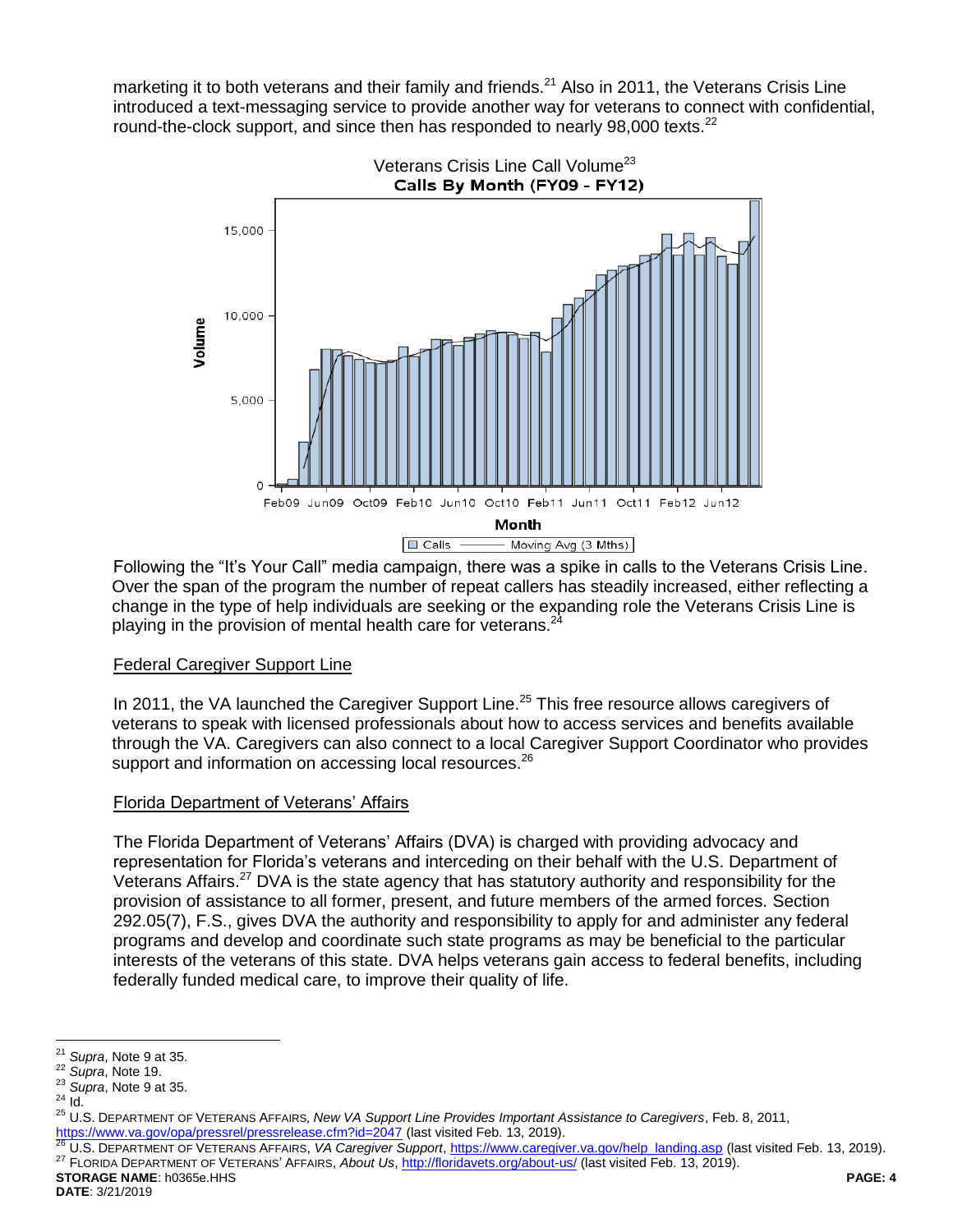To receive benefits through the DVA as a wartime veteran, a veteran must have served in a campaign or expedition for which a campaign badge has been authorized or during a specified period of wartime service.<sup>28</sup> The qualifying periods of wartime service include the Second World War, the Korean War, the Vietnam War, the Persian Gulf War, Operation Enduring Freedom, and Operation Iraqi Freedom.<sup>29</sup>

#### Florida 211 Network

Section 408.918, F.S., establishes the Florida 211 Network, authorizing the planning, development, and implementation of a statewide network to serve as the single point of coordination for information and referral for health and human services.

A 211 network is a telephone-based service offered by nonprofit and public agencies throughout Florida and the United States that provides free and confidential information and referral services 24 hours a day, 7 days a week. The network helps callers identify and connect with health and human service programs that can meet a variety of needs, including food, housing, employment, health care, crisis counseling and more. <sup>30</sup> In Florida, services are available statewide through any cell phone provider as well as through landlines in all 67 counties by dialing 2-1-1.<sup>31</sup> In order to participate in the Florida 211 Network, a 211 provider must be fully accredited by the National Alliance of Information and Referral Services or have received approval to operate, pending accreditation, from its affiliate, the Florida Alliance of Information and Referral Services.<sup>32</sup> There are a total of fourteen Florida 211 Network certified providers.<sup>33</sup>



# Florida 211 Network Providers<sup>34</sup>

 $\overline{a}$  $^{28}$  s. 1.01(14), F.S.

<sup>29</sup> Id.

<sup>&</sup>lt;sup>30</sup> FLORIDA 2-1-1 ASSOCIATION,<http://www.my211florida.org/> (last visited Feb. 13, 2019).  $31$  Id.

 $32$  s. 408.918(2), F.S.

<sup>33</sup> FLORIDA ALLIANCE OF INFORMATION AND REFERRAL SERVICES, *Map of 2-1-1 Centers*, *available at* [http://www.flairs.org/map-of-certified-2-1-1](http://www.flairs.org/map-of-certified-2-1-1-centers/) [centers/](http://www.flairs.org/map-of-certified-2-1-1-centers/) (last visited Feb. 13, 2019).  $rac{64}{34}$  Id.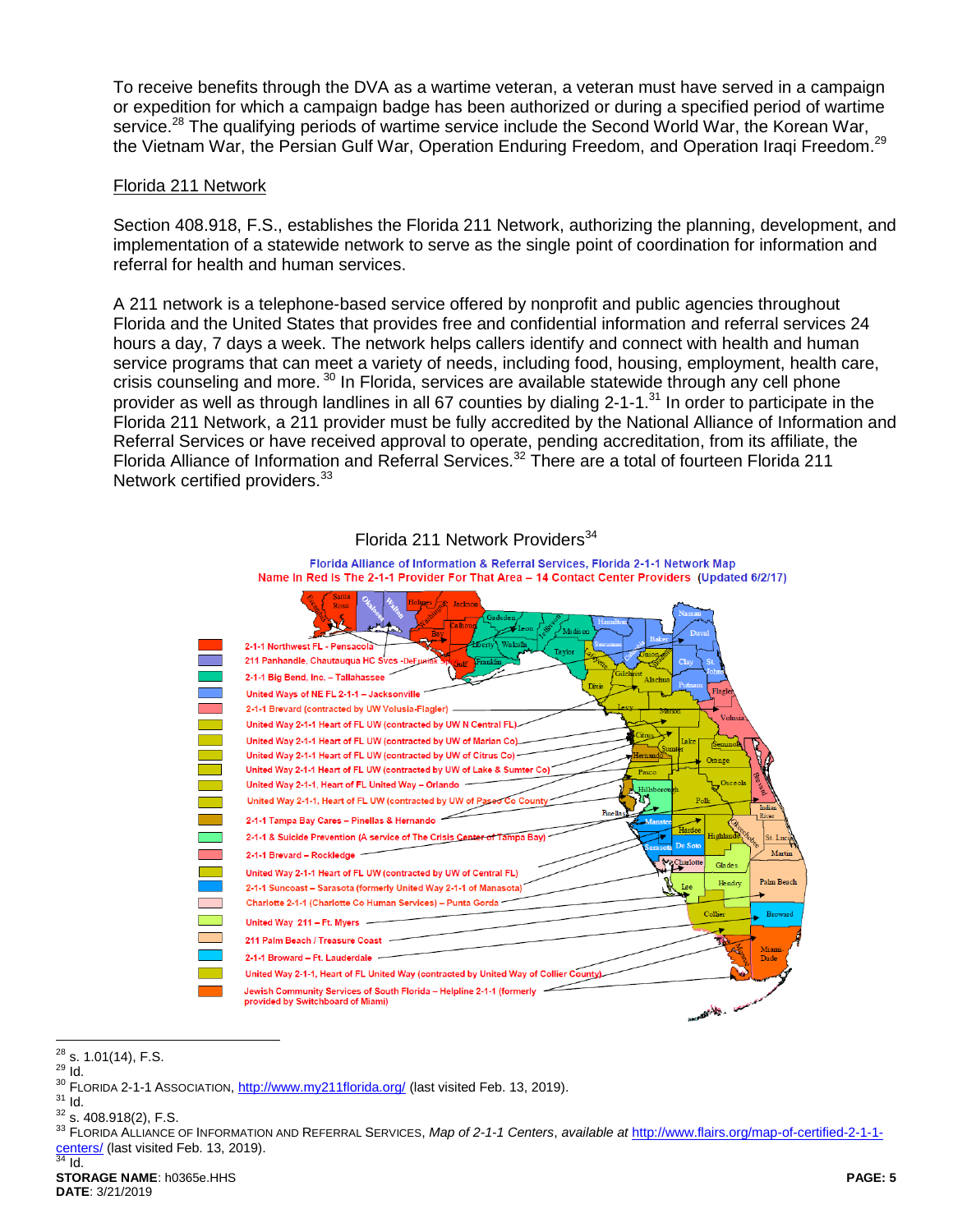#### Florida Department of Children and Families: Substance Abuse and Mental Health Program

The Florida Department of Children and Families (DCF) administers a statewide system of safety-net services for substance abuse and mental health (SAMH) prevention, treatment, and recovery. It serves children and adults who are otherwise unable to obtain these services (such as individuals who are not covered under Medicaid or private insurance and do not have the financial ability to pay for the services themselves). SAMH programs include a range of prevention, acute interventions (such as crisis stabilization or detoxification), residential, transitional housing, outpatient treatment, and recovery support services. Services are provided in accordance with state and federally-established priority populations.<sup>35</sup> Florida uses behavioral health managing entities as the management structure for the delivery of local mental health and substance abuse services.<sup>36</sup>

DCF currently contracts with seven managing entities that in turn contract with local service providers for the delivery of mental health and substance abuse providers.<sup>37</sup> Managing entities create and manage provider networks by contracting with service providers for the delivery of substance abuse and mental health services.

#### The Florida BrAIve Fund

<span id="page-5-0"></span>In 2008, three community foundations in Florida<sup>38</sup> received \$15 million in grant funding to assist Florida military personnel who were serving or had served in Afghanistan and Irag and their families.<sup>39</sup> The three foundations established a statewide initiative to share information, leverage resources, and strengthen the network of military-serving organizations across the state, the Florida BrAIve Fund.<sup>40</sup> The grant funding provided resources to nonprofit organizations throughout the state that supported efforts to help meet the needs of military personnel and their families.<sup>4</sup>

The Florida Alliance for Information and Referral Services (FLAIRS) established the Florida BrAIve Helpline system utilizing a toll-free number (1-877-BrAIve-8) to facilitate the statewide efforts of the BrAIve Fund.<sup>42</sup> Regional 211 call centers operated the Florida BrAIve Helpline to connect callers to live crisis counselors and offer information and provide referral services to military personnel and veterans who served in Iraq and/or Afghanistan and their families.<sup>43</sup>

However, there was not a sustaining source of funding, and in late 2010 the Florida BrAIve Fund effectively ended grant making.<sup>44</sup>

 $\overline{a}$ 

The Community Foundation in Jacksonville, Dade Community Foundation, and Gulf Coast Community Foundation of Venice.

<sup>39</sup> Vanessa Williamson*, Supporting Our Troops, Veterans, and Their Families: Lessons Learned and Future Opportunities for Philanthropy*, THE CALIFORNIA COMMUNITY FOUNDATION, November 2009, at 19-20, *available at*, [https://www.calfund.org/wp-](https://www.calfund.org/wp-content/uploads/CCF_IADIF_abridged_report.pdf)

<sup>&</sup>lt;sup>35</sup>These priority populations include, among others, persons diagnosed with co-occurring substance abuse and mental health disorders, persons who are experiencing an acute mental or emotional crisis, children who have or are at risk of having an emotional disturbance and children at risk for initiating drug use.

<sup>&</sup>lt;sup>36</sup> Ch. 2001-191, Laws of Fla.

<sup>37</sup> FLORIDA DEPARTMENT OF CHILDREN AND FAMILIES, *Managing Entities*,<http://www.dcf.state.fl.us/service-programs/samh/managing-entities/> (last visited Feb.13, 2019).

[content/uploads/CCF\\_IADIF\\_abridged\\_report.pdf](https://www.calfund.org/wp-content/uploads/CCF_IADIF_abridged_report.pdf) (last visited Feb. 13, 2019).

<sup>&</sup>lt;sup>40</sup> Florida Department of Children and Families, Agency Analysis of 2018 House Bill 179, p. 2 (Nov. 3, 2017) (On file with Children, Families, and Seniors Subcommittee Staff).

<sup>41</sup> "*Foundation Receives \$5 Million Grant to Aid Military Deployed in Afghanistan and Iraq,*" The Community Foundation in Jacksonville, Holiday 2008, *available at*, [https://www.jaxcf.org/n/newsletters/tcf\\_holiday08\\_nl.pdf](https://www.jaxcf.org/n/newsletters/tcf_holiday08_nl.pdf) (last visited Feb. 13, 2019). <sup>42</sup> *Supra*, note [40.](#page-5-0)

<sup>43</sup> *Nonprofit News*, THE JAX DAILY RECORD, Aug. 8, 2009. [https://www.jaxdailyrecord.com/showstory.php?Story\\_id=528798](https://www.jaxdailyrecord.com/showstory.php?Story_id=528798) (last visited Feb. 13, 2019).

**STORAGE NAME**: h0365e.HHS **PAGE: 6** <sup>44</sup> *Final Report: Learning, Strategizing and Creating Lasting Change for North Florida's Military Community*, The Florida BrAIve Fund, Summer 2010[. https://www.jaxcf.org/file/2013-files/learn/publications/BrAIve\\_Fund\\_Final\\_Report.pdf](https://www.jaxcf.org/file/2013-files/learn/publications/BrAIve_Fund_Final_Report.pdf) (last visited Feb. 13, 2019).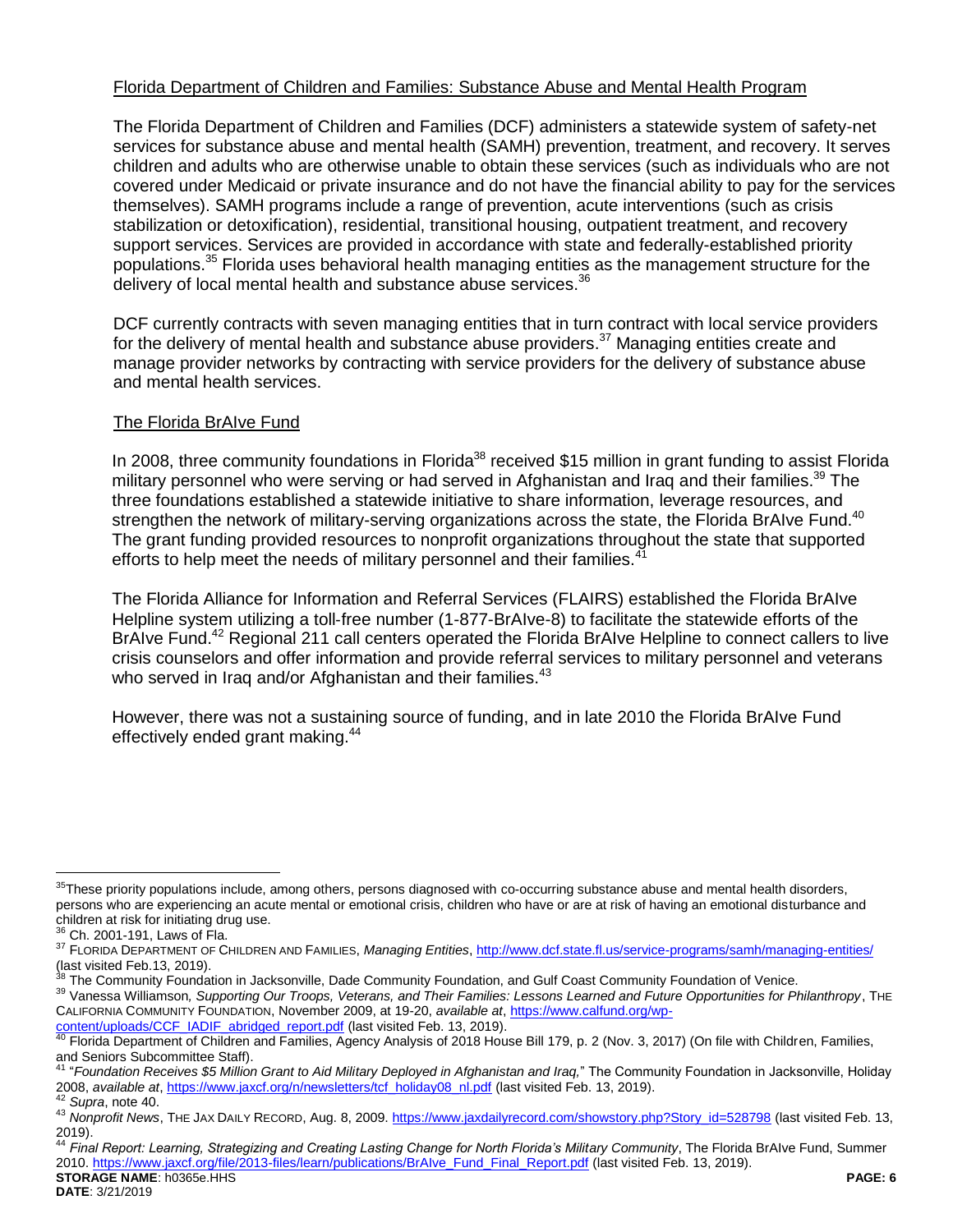#### The Crisis Center of Tampa Bay Pilot Project

The 2014 Florida Legislature appropriated \$150,000 to create a pilot project expanding existing 211 services to veterans in Hillsborough, Pasco, Pinellas, Polk, and Manatee counties.<sup>45</sup> In August 2014, the Crisis Center of Tampa Bay (CCTB), through the pilot project, expanded its services to veterans and launched the Florida Veterans Support Line (1-844-MYFLVET) in November 2014.<sup>46</sup> The expanded service is veteran-specific and peer-based. By calling the Florida Veterans Support Line, veterans in the Tampa Bay region are able to speak with a fellow veteran, called a Peer-to-Peer Coordinator, and offered:

- Comprehensive information and referral to VA-funded services and other community-based services;
- Assistance and support provided by a peer who has experienced the transition from military back to civilian life; and
- **Care coordination services, including system navigation, advocacy, and ongoing support.**<sup>47</sup>

Veterans receiving care coordination get ongoing suicide assessment, continuous safety planning, and support for an extended period of time. The CCTB pilot project aims to ensure veterans are not only receiving information on available services but are also enrolled, accepted, and attending VA-funded and other community-based services.<sup>48</sup>

During the Fiscal Year 2014-2015<sup>49</sup>, the CCTB pilot project handled 1,135 total calls; of those, 925 calls were referred to care coordination services.<sup>50</sup>

| <b>Call Origin:</b>                                                                                                                                   | <b>Contact Made</b><br>By:                                                                                                                               | <b>Veteran Status:</b>                                                                                                                                              | <b>Current Use of</b><br><b>VA Services:</b>                                                                                    | <b>Presenting Need:</b>                                                                                                                                                                                                                                        | <b>Type of Service Referred:</b>                                                                                                                                                                                    |
|-------------------------------------------------------------------------------------------------------------------------------------------------------|----------------------------------------------------------------------------------------------------------------------------------------------------------|---------------------------------------------------------------------------------------------------------------------------------------------------------------------|---------------------------------------------------------------------------------------------------------------------------------|----------------------------------------------------------------------------------------------------------------------------------------------------------------------------------------------------------------------------------------------------------------|---------------------------------------------------------------------------------------------------------------------------------------------------------------------------------------------------------------------|
| • Transfer from<br>other 211 Line:<br>853 (75.2%)<br>$\bullet$ Florida<br>Veterans<br>Support Line:<br>257 (22.6%)<br>• Walk-In/Event:<br>$25(2.2\%)$ | $\bullet$ Self: 926<br>(81.6%)<br>$\bullet$ Friend/<br>Relative: 168<br>$(14.8\%)$<br>• Organization<br>$: 38(3.3\%)$<br>$\bullet$ Other: 3<br>$(0.3\%)$ | • Veteran: $973$<br>(85.7%)<br>• Retired: $47(4.1\%)$<br>• Former Military<br>(<180 Days): 20<br>(1.8%)<br>• Active Duty: 20<br>(1.8%)<br>• Reserve: $16$<br>(1.4%) | $\bullet$ Yes: 530<br>(46.7%)<br>• No: $316$<br>(27.8%)<br>$\bullet$ Unknown: 273<br>$(24.1\%)$<br>• Refused: $16$<br>$(1.4\%)$ | • Financial Assistance: 292<br>(25.7%)<br>Substance Abuse Counseling:<br>221 (19.5%)<br>• Shelter: 131 (11.5%)<br>Legal Services: 97 (8.5%)<br>Mental Health Counseling: 79<br>$\bullet$<br>(7%)<br>Emotional Support: 66 (5.8%)<br>Suicide Related: 63 (5.6%) | • Care Coordination<br>Services: 626 (55.2%)<br>• Other Community<br>Resources: 590 (52%)<br>• VA Services: 294 (25.9%)<br>• Community Mental Health<br>Services: 270 (23.8%)<br>• No referral made: 210<br>(18.5%) |

During Fiscal Years 2015-2016 and 2016-2017, the CCTB pilot program handled 7,343 calls.<sup>51</sup>

| Age                                                                                                                                                            | <b>Gender</b>                                                | <b>Branch</b>                                                                                                           | <b>Relationship to</b><br><b>Service Member:</b>                                              | <b>Veteran Status:</b>                                                                                                                                      | <b>Current</b><br>Use of VA<br>Services:                  | <b>Greatest Needs:</b>                                                                     |
|----------------------------------------------------------------------------------------------------------------------------------------------------------------|--------------------------------------------------------------|-------------------------------------------------------------------------------------------------------------------------|-----------------------------------------------------------------------------------------------|-------------------------------------------------------------------------------------------------------------------------------------------------------------|-----------------------------------------------------------|--------------------------------------------------------------------------------------------|
| $\bullet$ 25 and Under: 6%<br>$\bullet$ 26-35:16%<br>$\bullet$ 36-45:14%<br>$\bullet$ 46-55: 22%<br>$\bullet$ 56-65: 20%<br>l ● Over 65: 15%<br>Ⅰ• Refused: 8% | $\bullet$ Female:<br>32%<br>Male:<br>67%<br>• Refused:<br>1% | Air Force: 12%<br>• Army: $45\%$<br>• Coast Guard:<br>$1\%$<br>Marines: 10%<br>• Navy: $17\%$<br>$\bullet$ Refused: 15% | $\bullet$ Self: 68%<br>• Spouse: $13%$<br>$\bullet$ Child/<br>Dependent: 7%<br>• Relative: 7% | • Veteran: $70\%$<br>• Retired: $9\%$<br>• Former Military (<180<br>Days): 6%<br>• Active Duty: 3%<br>• Reserve: $2\%$<br>National Guard: 1%<br>Refused: 8% | $\bullet$ Yes:<br>44%<br>• No: $36\%$<br>Refused<br>: 20% | Behavioral Health:<br>59% (Suicide: 35%)<br>Financial Assistance:<br>40%<br>Employment: 1% |

<sup>&</sup>lt;sup>45</sup> Specific appropriation 595 of HB 5001, 2014-2015 General Appropriations Act.

<sup>46</sup> *Florida Veterans Support Line*, HELP. HOPE. HEALING., CRISIS CENTER OF TAMPA BAY BLOG, (November 10, 2014)

<https://www.crisiscenter.com/florida-veterans-support-line/> (last visited Feb.14, 2019).

<sup>47</sup> CRISIS CENTER OF TAMPA BAY, *Florida Veterans Support Line*[, https://www.crisiscenter.com/what-we-do/2-1-1-contact-center/florida-veterans](https://www.crisiscenter.com/what-we-do/2-1-1-contact-center/florida-veterans-support-line/)[support-line/](https://www.crisiscenter.com/what-we-do/2-1-1-contact-center/florida-veterans-support-line/) (last visited Feb. 13, 2019).

<sup>48</sup> Email from Travis Mitchell, Crisis Center of Tampa Bay, RE: 211 – HB 1193 (March 20, 2015) (email on file with Children, Families and Seniors Subcommittee staff).

The CCTB pilot program operates with an October-September fiscal year. Its first operating year began on October 28, 2014.

<sup>50</sup> Carla A. Reynolds, *Florida Veterans Support Line 1-844-MYFLVET: Fiscal Year 2015 Report*, CRISIS CENTER OF TAMPA BAY (report on file with Children, Families and Seniors Subcommittee staff).

**STORAGE NAME**: h0365e.HHS **PAGE: 7** <sup>51</sup> 1*-844-MYFLVET: Demographic Data FY 2016 and FY 2017,* CRISIS CENTER OF TAMPA BAY (data on file with Children, Families and Seniors Subcommittee staff).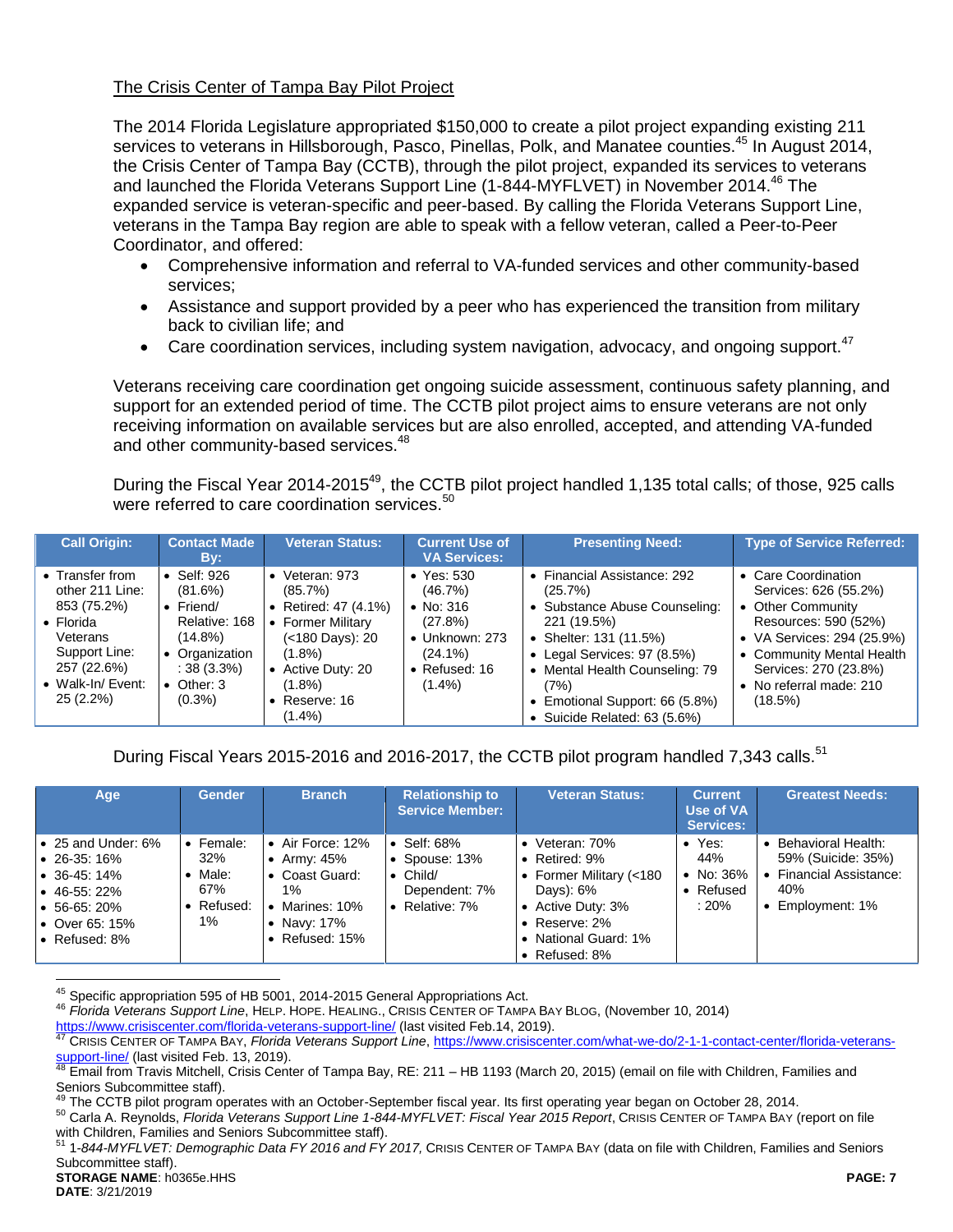#### Expansion of the Florida Veterans Support Line

In 2017, the Florida VA provided the CCTB with one-time funding of \$400,000 for a statewide expansion of the Florida Veterans Support Line. The CCTB used this funding to train 211 providers and to implement a marketing campaign to raise awareness for the support line.<sup>52</sup> This funding was not used to expand the Peer-to-Peer Coordination component from the pilot project.<sup>53</sup>

In 2018, the VA provided partial funding for a statewide expansion of the Peer-to-Peer Coordination component<sup>54</sup> of \$1,000,000 for September 2018 through September 2019.<sup>55</sup> This funding has a multiyear option at about \$1,000,000 per year for an additional three years until September 2022.<sup>56</sup> Additionally, DCF is providing \$538,000 for operations from February 1, 2019 through June 30, 2019. This funding has a second-year option of \$1,000,000 for July 1, 2019, through June 30, 2020.<sup>57</sup>

# **Effect of Proposed Changes**

HB 365 allows DCF, in consultation with FLAIRS, to create the Florida Veterans' Care Coordination Program. If the program is established, DCF may contract with the managing entities, who may then elect to provide services through Florida 211 Network providers.

The program will provide veterans and their families dedicated behavioral healthcare referral services, specifically mental health and substance abuse services, through the existing 211 infrastructure, should a managing entity elect to utilize a Florida 211 Network participant. DCF may model the program after the pilot project conducted in 2014 by the CCTB and the Florida VA. Its goals would be to:

- Prevent suicides by veterans;
- Increase the use of VA services by veterans in Florida; and
- Increase the number of veterans who make use of other available community-based services.

Program services must be made available statewide by program teams operated by the Florida 211 Network participants, as authorized by s. 408.918, F.S. The program teams may provide referral services to veterans and their families and may expand the existing Florida 211 Network to include the optimal range of veterans' service organization and programs.

The bill provides that the program may offer:

- Telephonic peer support;
- Crisis intervention:
- Communication of information and referral resources;
- Treatment coordination, including follow-up care;
- Suicide assessment;
- Promotion of safety and wellness of veterans and their families, including continuous safety planning and support;
- Resource coordination, including data analysis, to ensure acceptance, enrollment, and attendance by veterans and their families in VA programs and services and community-based programs and services; and
- Immediate needs assessments, including safety planning.

<sup>&</sup>lt;sup>52</sup> Overview of the 1-844-MYFLVET Support Line, CRISIS CENTER OF TAMPA BAY (data on file with Children, Families and Senior Subcommittee staff).

 $\overline{\mathsf{Id}}$ 

 $54$   $\overline{1}$ d. <sup>55</sup> Email from Sunny Hall, Vice President of Client Services, Crisis Center of Tampa Bay, RE: Veterans Initiative Information (Feb. 14, 2019).

<sup>56</sup> Id. <sup>57</sup> Id.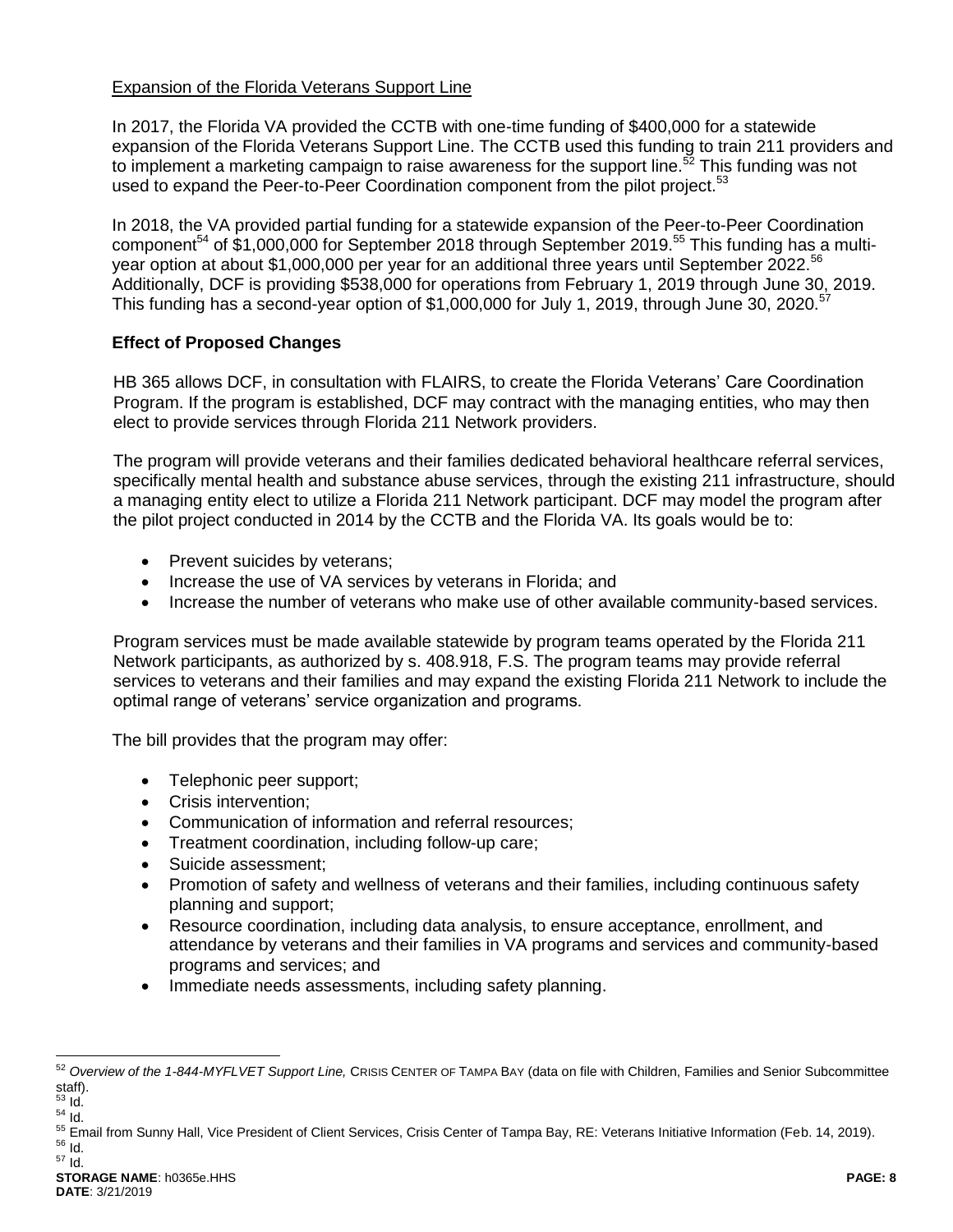Additionally, the program teams may:

- Track the number of requests from callers who are veterans or family members of veterans;
- Follow-up with callers to determine whether they have acted on referrals or received the needed assistance, or if additional referrals or advocacy are needed;
- Develop and implement communication strategies (media promotions, public service announcements, print and internet stories, community presentations) to inform veterans and their families about available programs and services; and
- Document all calls and capture all necessary data to improve outreach to veterans and their families.

If DCF establishes the program, the bill requires DCF to report on the program's implementation to the Governor, President of the Senate, and Speaker of the House of Representatives by December 15, 2020, using data provided to DCF by the Florida 211 Network participants. The contents of the report must include, but is not limited to:

- The number of calls received:
- Demographic information of callers;
- The nature of the call:
- The outcome of the call:
- Services received as a result of the call:
- Follow-up by the program team;
- The impact of the program on veterans' quality of life; and
- Caller satisfaction with the program.

The bill provides an effective date of July 1, 2019.

B. SECTION DIRECTORY:

**Section 1:** Creates s. 394.9087, F.S., relating to the Florida Veterans' Care Coordination Program. **Section 2:** Provides an effective date.

#### **II. FISCAL ANALYSIS & ECONOMIC IMPACT STATEMENT**

- A. FISCAL IMPACT ON STATE GOVERNMENT:
	- 1. Revenues:

None.

2. Expenditures:

None.

- B. FISCAL IMPACT ON LOCAL GOVERNMENTS:
	- 1. Revenues:

None.

2. Expenditures:

None.

# C. DIRECT ECONOMIC IMPACT ON PRIVATE SECTOR:

None.